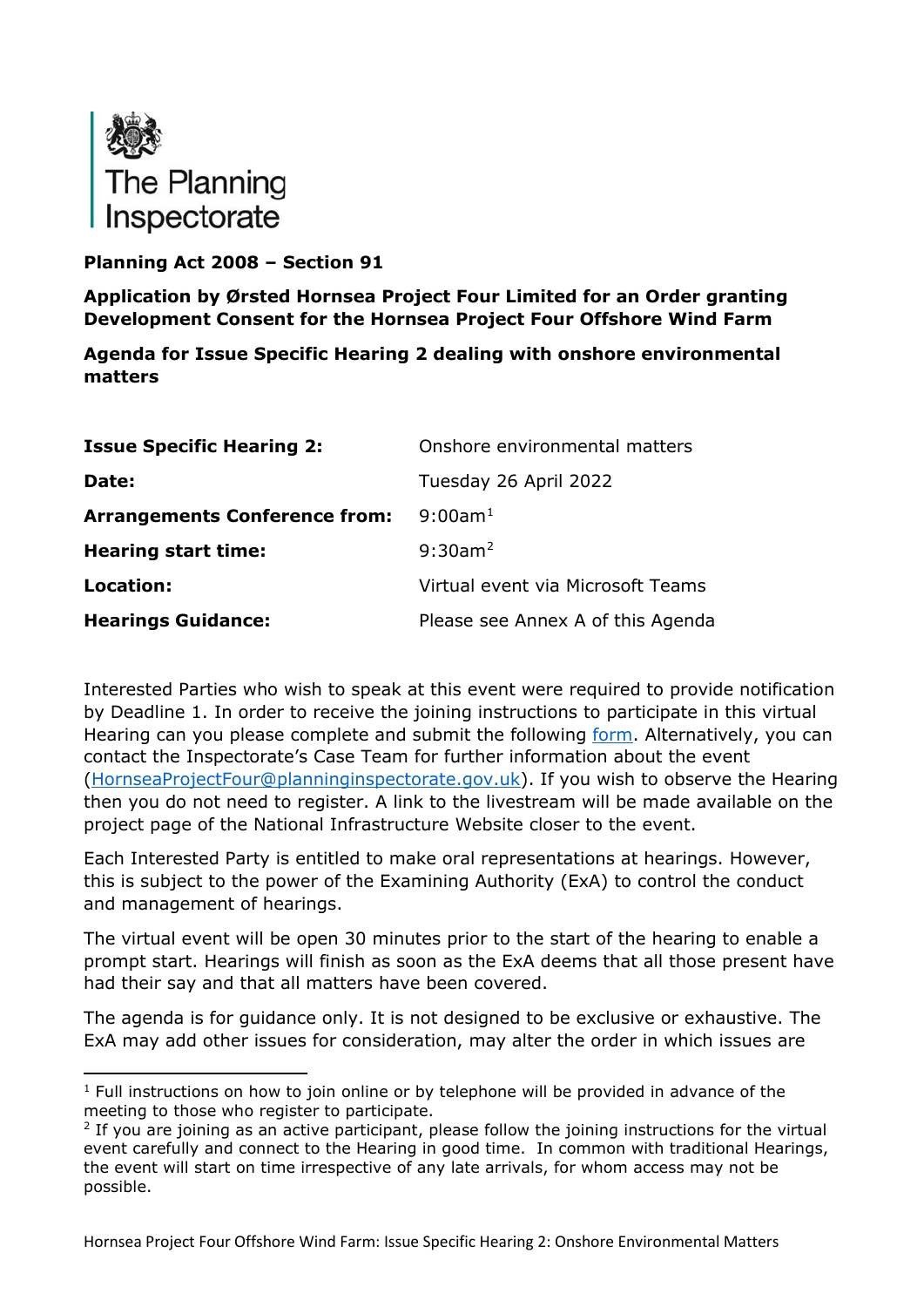considered and will seek to allocate sufficient time to each issue to allow proper consideration of them. Any lack of discussion of a particular issue at a hearing does not preclude further examination of this issue, including the asking of further written questions.

Every effort will be made to ensure that the issues will be discussed on the day that they are scheduled for. Should the consideration of these issues take less time than anticipated, the ExA may conclude the Hearing as soon as all relevant contributions have been made and all questions asked and responded to.

If there are additional matters to be dealt with or there are submissions that take a considerable amount of time, there may be a need to continue the session for longer on the day. Alternatively, it may be necessary to prioritise matters and defer others to further written questions.

#### **Please Note:**

**In order to ensure timely publication of the agenda, this has been drafted before the receipt of submissions for Deadline 3. As a consequence, the ExA may need to adjust the agenda at the meeting to allow for responses received at Deadline 3.**

#### **Purpose of hearing on onshore environmental matters:**

The purpose of the Hearing is to examine onshore environmental matters, in particular:

- **Proposed Development, Site Selection and Design:** the Applicant's design process and proposals for onshore development, computer generated photomontage views and the design of screening and other boundary treatments.
- **Landscape and Visual Effects:** including the effectiveness of the Applicant's landscape planting, monitoring and maintenance strategies.
- **Traffic and Transport and Public Rights of Way:** including the Applicant's Traffic Assessment, issues around the location of the proposed Logistics compound and impacts from Heavy Goods Vehicle (HGV) traffic and impacts on Public Rights of Way (PRoW).
- **Historic Environment:** including measures to ensure effective protection of heritage assets during the construction process.
- **Noise, vibration, electro magnetic fields (EMFs) and light**
- **Onshore ecology and onshore water environment:** including the impact from temporary bridge crossings of 'main rivers' and the disapplication of the Environmental Permitting (England and Wales) Regulations 2016.
- **Socio-economic and land use effects:** the significance of loss of Best and Most Versatile agricultural soils.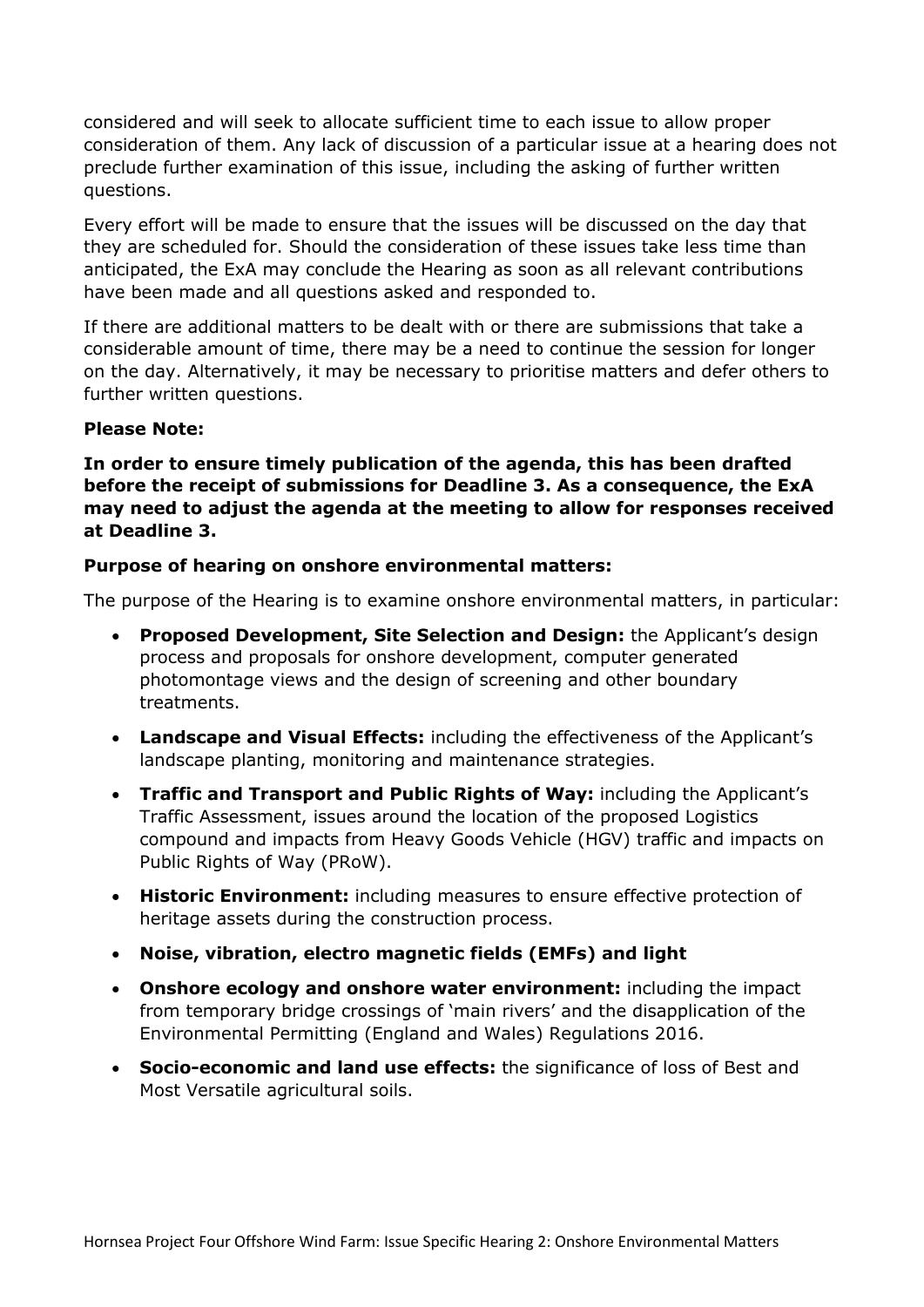

# Agenda

| Title of meeting | Hornsea Project Four Offshore Wind Farm Issue Specific Hearing<br>2 - onshore environmental matters |
|------------------|-----------------------------------------------------------------------------------------------------|
| <b>Date</b>      | Tuesday 26 April 2022                                                                               |
| <b>Time</b>      | 9.30am                                                                                              |
| <b>Venue</b>     | Online via Microsoft Teams invitation                                                               |
| <b>Attendees</b> | Invitees                                                                                            |

## **1 Welcome, introductions, arrangements for the Hearing**

## **2 Proposed Development, Site Selection and Design**

- 2.1 Comments and observations relating to the design process undertaken by the Applicant to date.
- 2.2 Comments and observations relating to the robustness of the design review process established by the Applicant in order to secure the highest possible design quality.
- 2.3 The effectiveness of photomontage views presented by the Applicant to date in depicting the impacts of the Proposed Development on its setting, including depiction of the impact of the onshore cable corridor during the construction phase of the Proposed Development.
- 2.4 The implications of excluding the design of screening and other boundary treatments at the onshore substation site from the Examination.

## **3 Landscape and Visual Effects**

- 3.1 Update on the progress of agreement, or otherwise, on Landscape and Visual Impact Assessment (LVIA) matters within the Statement of Common Ground (SoCG) between the Applicant and East Riding of Yorkshire Council (ERYC).
- 3.2 Comments and observations on the Applicant's revised outline Landscape Management Plan (oLMP) commitment [REP1-031, para 4.1.1.3] which seeks to ensure that appropriate, local hedgerow species are sourced and planted during the construction stage of the Proposed Development.
- 3.3 An overview of the assessment process and likely timeframes for any potential decision on designation of the Yorkshire Wolds as an Area of Outstanding Natural Beauty.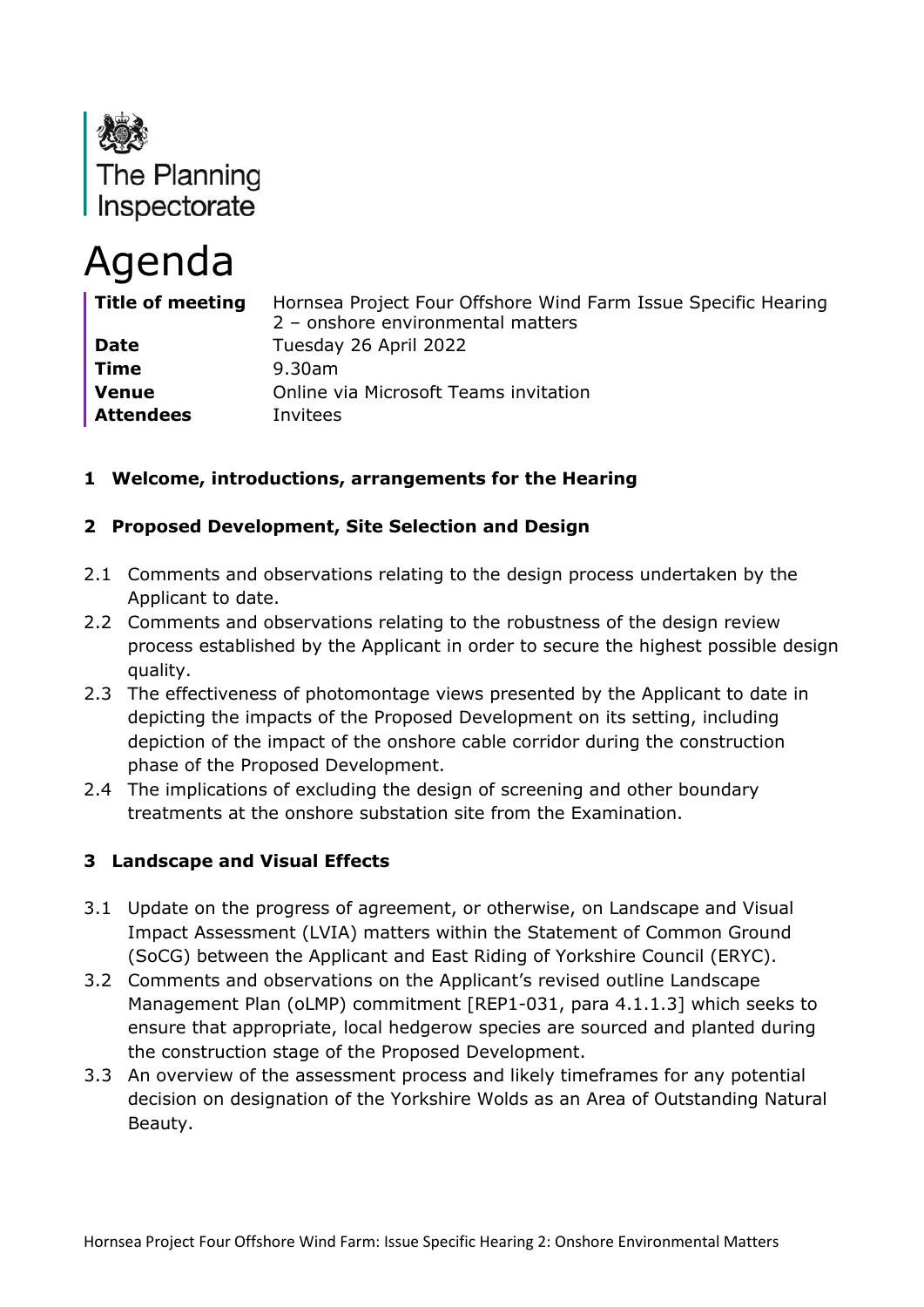- 3.4 The effectiveness of landscape planting around the onshore substation in mitigating the visual effects of the onshore substation and energy balancing infrastructure buildings.
- 3.5 Landscape monitoring, maintenance, remedial actions and appropriate timescales for management of planting relied upon to reduce the magnitude of visual effects

# **4 Traffic and Transport and Public Rights of Way**

- 4.1 Traffic assessment (having particular regard to the Traffic and Transport Technical Report [APP-125], Examining Authority's written questions (ExQ1) [PD-006] and Applicant's Responses to ExQ1 [REP2-038]).
- 4.2 The location of the proposed Logistics Compound accessed via Station Road west, and the preferred location accessed via Station Road east as proposed by Lockington Parish Council (having particular regard to [RR-018], Annex 4 of [REP1-038], [REP1-075] and [REP2-038]).
- 4.3 Impacts of HGV construction traffic on level crossings [REP2-086].
- 4.4 Impacts on Public Rights of Way, having particular regard to the permanent diversion of Skidby Footpath No. 16 (Sheet 28 of [APP-215]).

# **5 Historic Environment**

5.1 Procedures to ensure effective protection of heritage assets during the construction process.

## **6 Noise, Vibration, Electro Magnetic Fields (EMFs) and Light**

6.1 Update on the progress of agreement, or otherwise, on Noise, Vibration, EMF and Light matters within the SoCG between the Applicant and ERYC.

## **7 Onshore Ecology**

7.1 Biodiversity enhancement and Biodiversity Net Gain considerations.

## **8 Onshore Water Environment**

8.1 Update on discussions between the Applicant and the Environment Agency on the temporary bridge crossings of 'main rivers', particularly Watton Beck, and the disapplication of the Environmental Permitting (England and Wales) Regulations 2016.

## **9 Socio-Economic and Land Use Effects**

9.1 Update on assessment of significance of loss of Best and Most Versatile agricultural soils.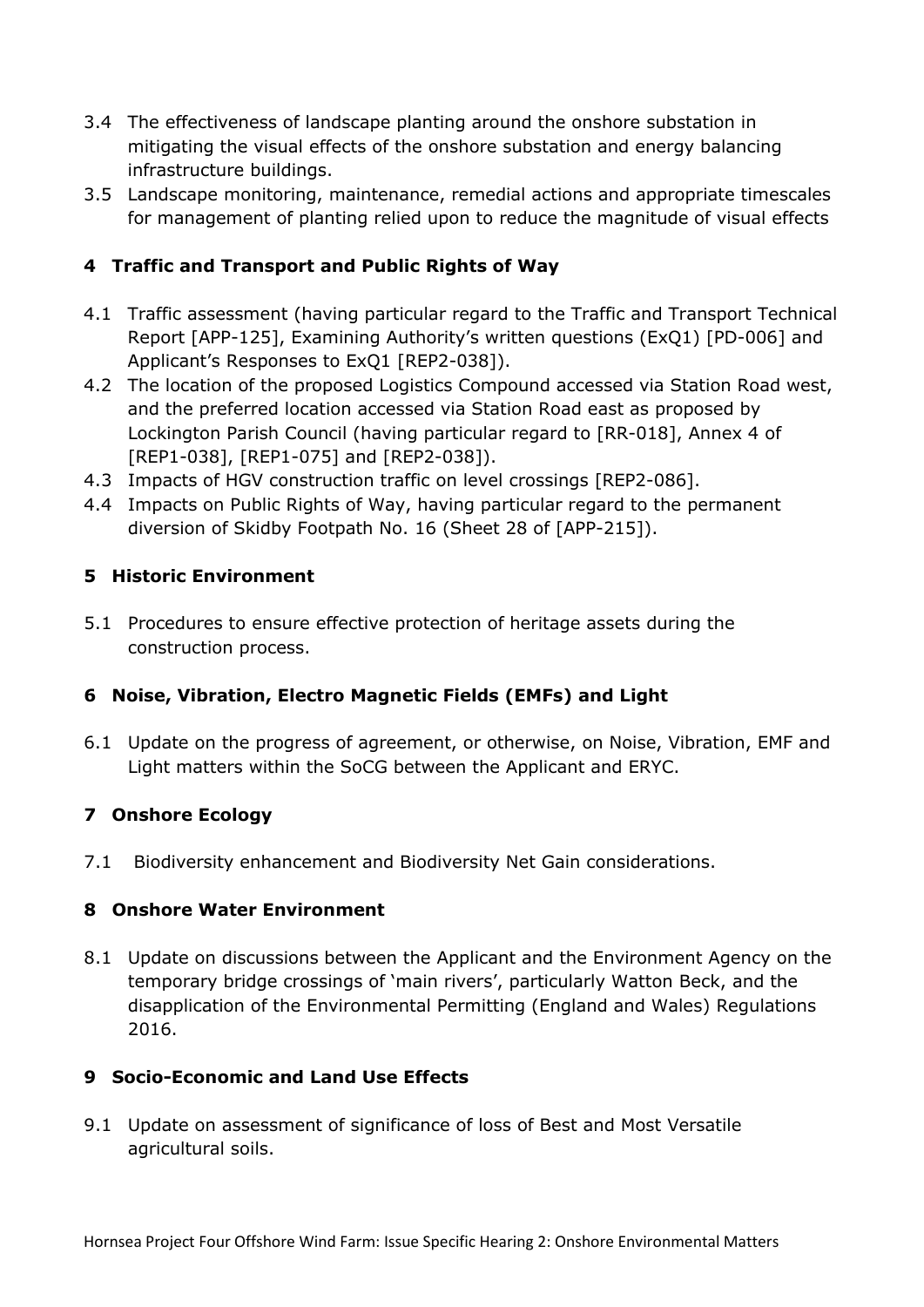#### **10 Action Points arising from the Hearing**

#### **11 Any other business**

#### **12 Close of Hearing**

#### **Attendees:**

All Interested Parties are welcome to attend the hearing. However, the ExA considers that representatives for the following parties should consider attending because the ExA believes that the material that they have submitted raises issues that may need to be explored at the hearing:

- The Applicant;
- East Riding of Yorkshire Council;
- The Environment Agency;
- Historic England; and
- Lockington Parish Council.